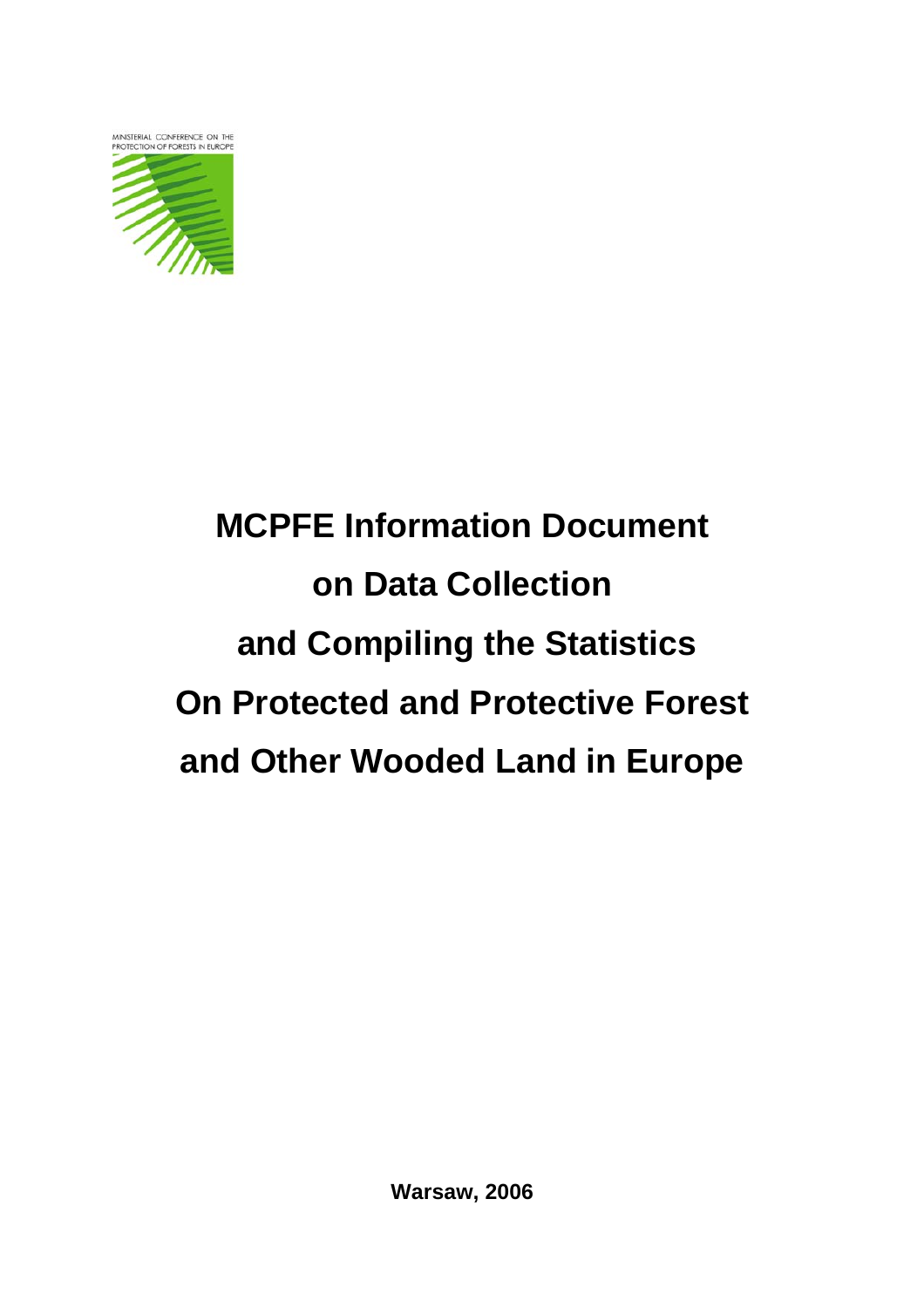Jari Parviainen, Finnish Forest Research Institute (Metla), Joensuu Georg Frank, Austrian Federal Research and Training Centre for Forests, Natural Hazards and Landscape (BFW), Vienna

#### **Copyrights:** MCPFE 2006

Ministerial Conference on the Protection of Forests in Europe Liaison Unit Warsaw Ul. Bitwy Warszawskiej 1920r. nr. 3 00-973 Warsaw, Poland Tel.: + 48 22 331 70 31 Fax: + 48 22 331 70 32 e-mail: liaison.unit@lu-warsaw.pl www.mcpfe.org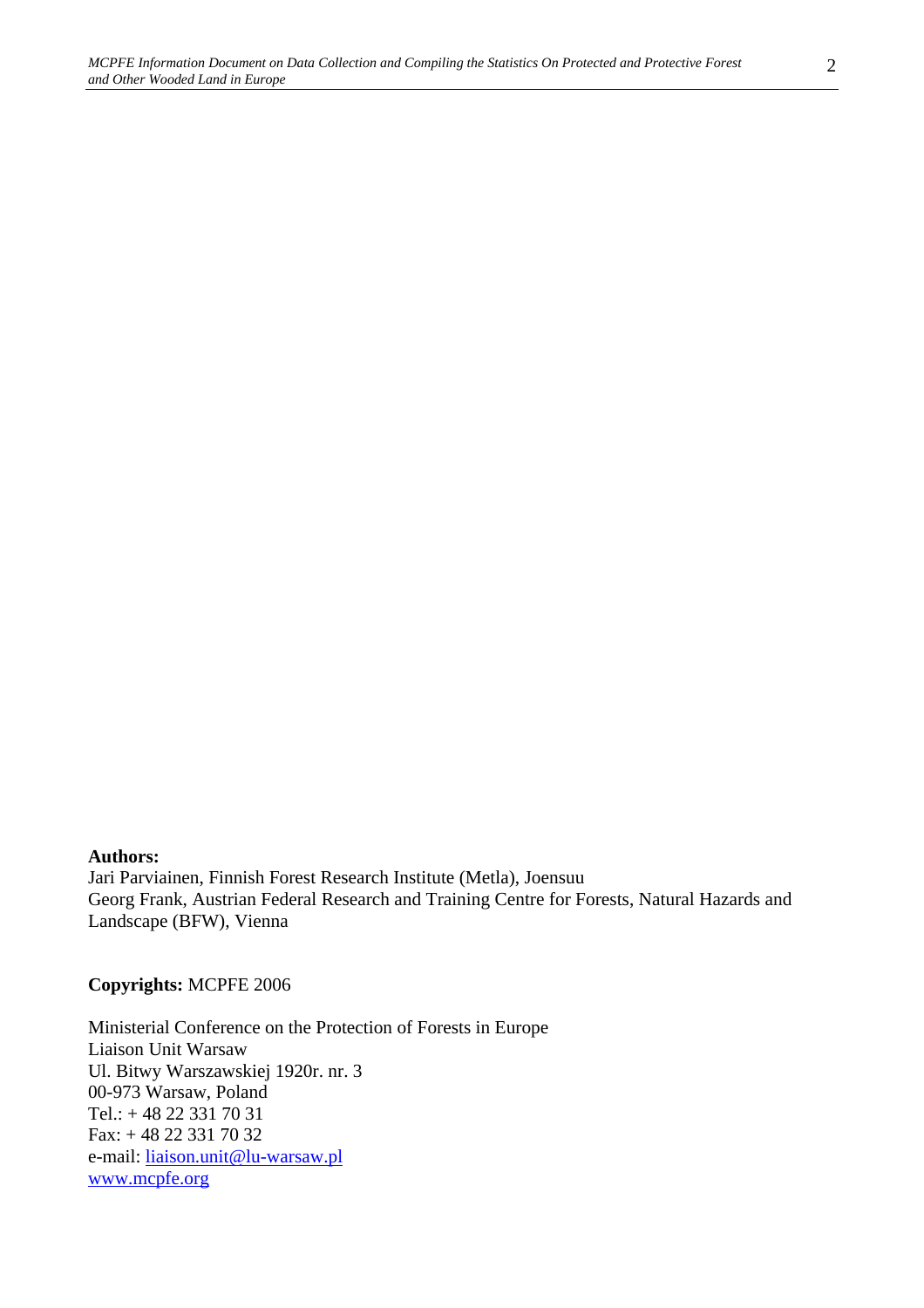# **Introduction**

The MCPFE Assessment Guidelines for Protected and Protective Forest and Other Wooded Land (2003) are elaborated and adjusted especially with view of the European circumstances where the protected forests are often small, located mainly in fragmented landscapes with other land-use categories, and protected under various management options and regimes. The preliminary information on protected forest areas in Europe collected pursuant to the MCPFE guidelines for the Vienna MCPFE Conference 2003 illustrate that the minor differences in the interpretation could produce wide variation in the results. Harmonization and further clarification of the application of the MCPFE Assessment Guidelines is needed in order to provide reliable and comparable data, and that is the reason why this information document has been produced.

This document is based on discussions held among 100 experts from 25 European countries in the framework of the EU COST Action E 27 (Protected Forest Areas in Europe - analysis and harmonization) during the years 2002–2006.

# **MCPFE ASSESSMENT GUIDELINES**

## **GENERAL PRINCIPLES**

Protected and protective forest and other wooded land" have to comply to the following general principles in order to be assigned according with the MCPFE Assessment Guidelines:

- Existence of legal basis
- Long term commitment (minimum 20 years)
- Explicit designation for the protection of biodiversity, landscapes and specific natural elements or protective functions of forest and other wooded land

"Explicit designation" in the context of these Guidelines comprises both:

- Designations defining forest and other wooded land within fixed geographical boundaries delineating a specific area.
- Designations defining forest and other wooded land not within fixed geographical boundaries, but as specific forest types or vertical and horizontal zones in the landscape.

 Data on forest and other wooded land according to these two designation types should be distinguished in the reporting.

In addition to the regimes complying with these principles, the MCPFE takes account of protected and protective forest and other wooded land based on voluntary contributions without legal basis. As far as possible, these forests and other wooded land should be assigned to the same classes as used for the legally based regimes. However, data on these forests and other wooded land should be compiled separately.

Source: *ANNEX 2 to the Vienna Resolution 4. Vienna Declaration and the Vienna Resolutions adopted at the Fourth Ministerial Conference on the Protection of Forests in Europe, 28 – 30 April 2003, Vienna, Austria http://www.mcpfe.org*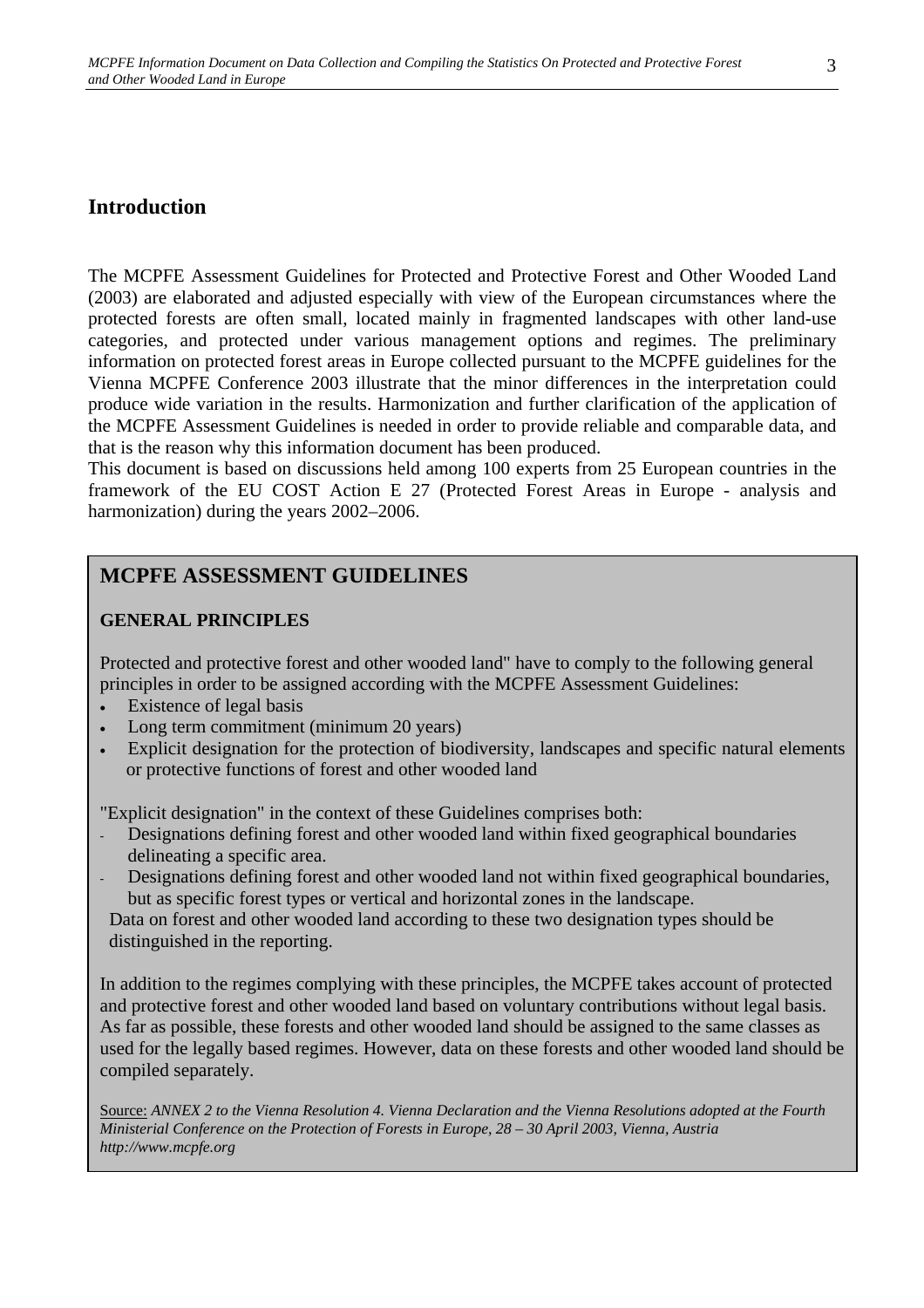# **Explanatory Notes on General Principles of the MCPFE Assessment Guidelines for Protected and Protective Forest and Other Wooded Land**

By assessment of protected/protective areas according to the management objectives all the three general principles (legal basis, long term commitment, and explicit designation) need to be fulfilled in parallel.

*Legal basis:* All protected/protective areas must have an official and permanent status of the protection: governmental **(Federal, State "Länder" or on EU level)** decision under nature conservation act, law or statute, forest act, law or statute or official written contract between the state authorities and the forest owner. The single protected area (name) or group of areas (protected habitats) should be mentioned in the national/regional legal documents. Other protection means are to be considered as voluntary contribution into the conservation.

#### Examples:

**Austria:** Landesgesetz vom 5. Dezember 1996 über die Errichtung und den Betrieb des Nationalparks "O.ö. Kalkalpen" (O.ö. Nationalparkgesetz – O.ö. NPG); Gesetz vom 12. März 2002 über den Nationalpark Gesäuse (Nationalparkgesetz Gesäuse, Stmk. NPG) **The Czech Republic:** The Czech National Council Act No. 114/1992 on the Protection of Nature and Landscape, The Czech National Council Act No. 218/2004 on Nature and Landscape Protection **Finland:** Nature Conservation Act 1096/1996 Finland, Act on Wilderness Reserves 62/1991, Act for Koli National Park L 581 /1991 **Lithuania:** Law of Protected Areas, 2001, No IX-628 **Romania:** Governmental Ordinance regarding the regime of the natural protected areas, conservation of natural habitats and of wild flora and fauna species (OUG no. 236/2000), approved by the Parliament in the law no. 262/2001

**Switzerland:** Federal Forest Law (WaG 1991) and related Federal Forest Ordinance (WaV 1992)

*Long term commitment*: Legal basis automatically involve a long term commitment status as "*ad infinitum*" approach. By contract with management commitments the time period is 20 years, as minimum, in order to be included into the category of the official protected/protective areas.

Forest management plans are necessary as the maintenance guidelines for protected areas, but they are flexible in their applications and have normally the time span shorter than 20 years in order to achieve long term commitment. Forest management plans are considered technical documents. Due to the lack of legal basis exclusive management plans which do not relate to a protection regime of the individual site based on a national or regional law, governmental ordinance or ministerial decision, cannot form any ground for accounting the areas into the classes of protected/protective forests and other wooded land. Where the management plans are considered the basis for classification and delineation of a protected forest area, they must include a clear statement of and a relation to the long term legal basis of the protection regime.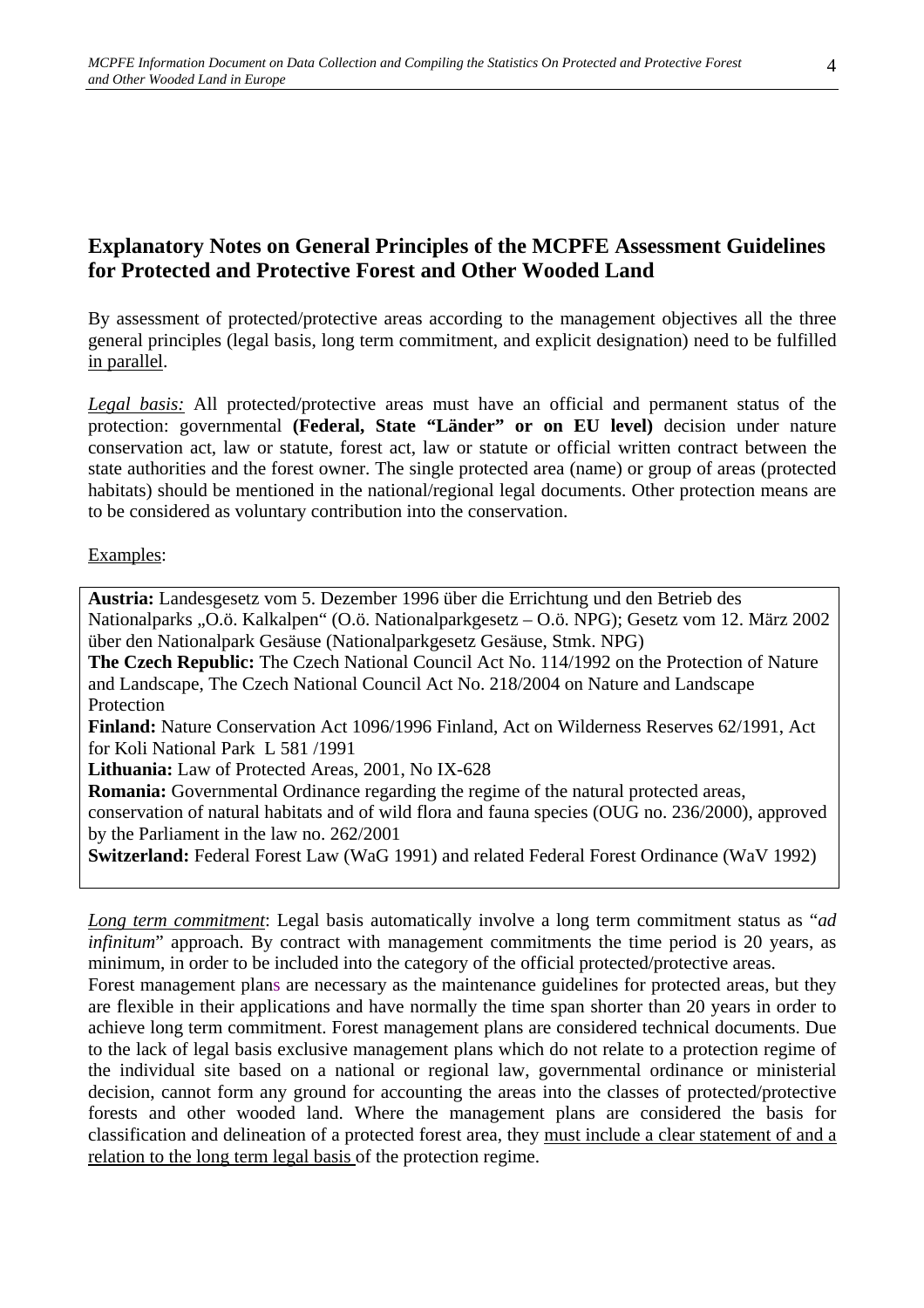Example of contract with long term commitment:

Austrian Forest Reserves Program (Forstliche Grundsätze des Bundes für die Errichtung eines österreichweiten Netzes von Naturwaldreservaten, Bundesministerium für Land und Forstwirtschaft, Zl. 55.700/20

VB4/95, General principles for the establishment of the Austrian network of natural forest reserves)

*Explicit designation*: A clear delineating made on a map is the prerequisite for accounting the area for the designation type with fixed geographical boundaries. For the designation type without fixed geographical boundaries, the prerequisite for inclusion is as strict interpretation as for type with fixed boundaries, which means clear descriptive definition of the vertical or horizontal zones in the landscape.

Reporting on these two designation types indicated in the General Principles (with or without fixed boundaries) must be done separately.

#### Examples:

Normally, the National Parks in various vegetation zones in Europe are designated and marked on the map, that also means visible and recognizable boundaries in the field (explicit designation with fixed boundaries). Many of those National Parks include also zones such as the core areas, buffer zones, and recreational zones, which have been marked and separated in the field. These zones can deliver more accurate data on the protected/protective areas for data collection over the MCPFE classes. By interpretation the various zones of protected areas can be assessed separately when the data is available, the boundaries exist, and the restriction differences are clear.

In Finland, the Act on the Protective Forests to preserve the tree line in the North (Act 196/1922, amended into the Forest Act 1094/1996) defines those forests growing more than 300 meters above see level near the Polar Circle line (explicit designation without fixed boundaries).

## **Additional General Remarks:**

#### **1. Terms and Definitions**

The same definitions and terms for forest and other wooded land as used by MCPFE-UNECE/FAO data collection guidelines for national reporting have to be used for reporting on the MCPFE classes for protected/protective areas (see Terms and Definitions for the Enquiry on MCPFE Indicators for SFM, 10 October 2005. MCPFE-UNECE/FAO Data Collection, http://www.fao.org/forestry/fra2005-terms/eng, and http://www.mcpfe.org). If the national definition for forest or various scales are used, this deviation from the international definitions must be described and illustrated.

#### **2. Assessment of Management Objectives, not Effectiveness**

MCPFE classification is focused on assessment of the management objectives and restrictions on interventions (strictness of management). The classification does not evaluate the management effectiveness or the biodiversity aspects/quality of protected/protective areas. This means that various forest types, characteristics or naturalness classes can be included into the MCPFE classes. For instance, forests undisturbed by man, semi-natural or even plantation forests can be included in the same MCPFE class depending on the national circumstances. In that sense, there is no value ranking between the classes MCPFE 1.1 to 1.3; these categories are complementary by evaluation of the acreage of forests and other wooded land protected for biodiversity. The biodiversity aspects of forests including protected areas will be described by other biodiversity indicators of MCPFE reporting.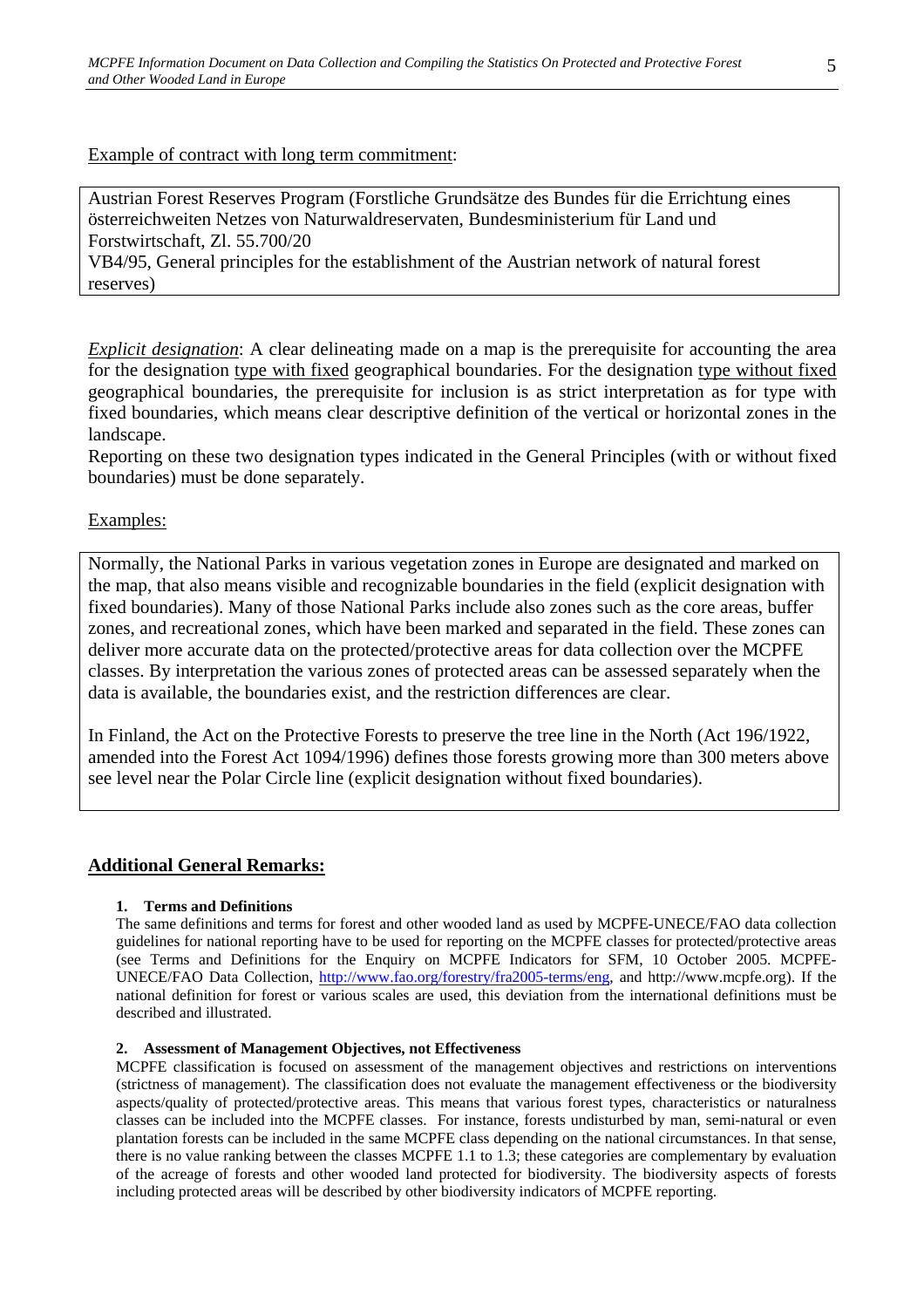#### **3. Voluntary contributions without legal basis must be reported separately**.

The voluntary contributions can include, for instance, the protected forest areas on private land without official statutes, the areas of special ecological network, the short term contracts for biodiversity/groundwater protection, the Natura 2000 sites not included into the national protected categories and networks with priority object for biodiversity, the cultural objects within multifunctional forests, or biodiversity objects included in landscape ecological planning. The forest areas certified against various schemes should not be included in the reporting, while voluntary, market driven forest certification as a technical tool is aimed at multifunctional forests. Protected areas included in certified areas can be reported through normal procedure as described in these Guidelines.

#### **4. The linkages between MCPFE, IUCN and EEA (CDDA list).**

The CDDA list ("Common Database on Designated Areas") coordinated by EEA is an important database since it collects all the designations types (A, B and C) of every individual protected site with national names, numbers and acreages. More than 800 various individual designation types over 48 European countries are specified in CDDA list. The total of about 50,000 sites are recorded, the estimation of all areas for Europe being around 65,000–70,000 nationally designated areas.

The CDDA list groups the records according to the statutory requirements, but the classification does not involve any differentiation between the management rules and the strictness of protected areas. More information about the protection objectives, habitat types, forest distribution and proportions of forests within the areas is needed. On the whole, CDDA is seen positive, if completed and regularly updated. The CDDA designation groups support the MCPFE data collection and reporting.

IUCN categories are approaching a global, worldwide view, and include six categories. The IUCN classification has been applied in describing protection in vast untouched, continuous and state owned forest areas. IUCN categories include all types of ecosystems, and have not been especially well suited for classifying forest protection where forests are often only a part of the larger protected areas.

Because of the long historical use of forests in Europe, that has led to altered forest ecosystems forest fragmentation into small, isolated areas inside other land use classes and heterogeneous forest ownership structure, the European concept of forest protection has become more complex and differentiated than in other continents with huge areas of primeval forests. MCPFE classification is thus adjusted especially for European circumstances.

The major interpretation difference between IUCN and MCPFE classification systems lays in the main definition and the minimum size of the areas. The IUCN classification includes the areas protected under "legal or other effective means", whereas that of the MCPFE makes a clear distinction between legally binding and other protection means. In IUCN classification, the minimum size of a single protected area is often 1,000-2,000 hectares. In Europe, however, the protected forest areas are often small, typically just between 30 and 1,000 hectares.

#### **5. The Biosphere Reserves.**

The biosphere reserves are the areas of terrestrial and coastal ecosystem promoting solutions to reconcile the conservation of biodiversity and its sustainable use. Conservation, development and logistic support are the three functions of the biosphere reserves. The reserves are organized into three zones: the core area, the buffer zone and the transition area. Only the core area requires its legal protection.

The biosphere areas cannot be included as a total cover area into the MCPFE classification, but the legally protected forest and other wooded land zones within the biosphere reserves can be included in the MCPFE classes under the normal assessment procedure, as described in these Guidelines.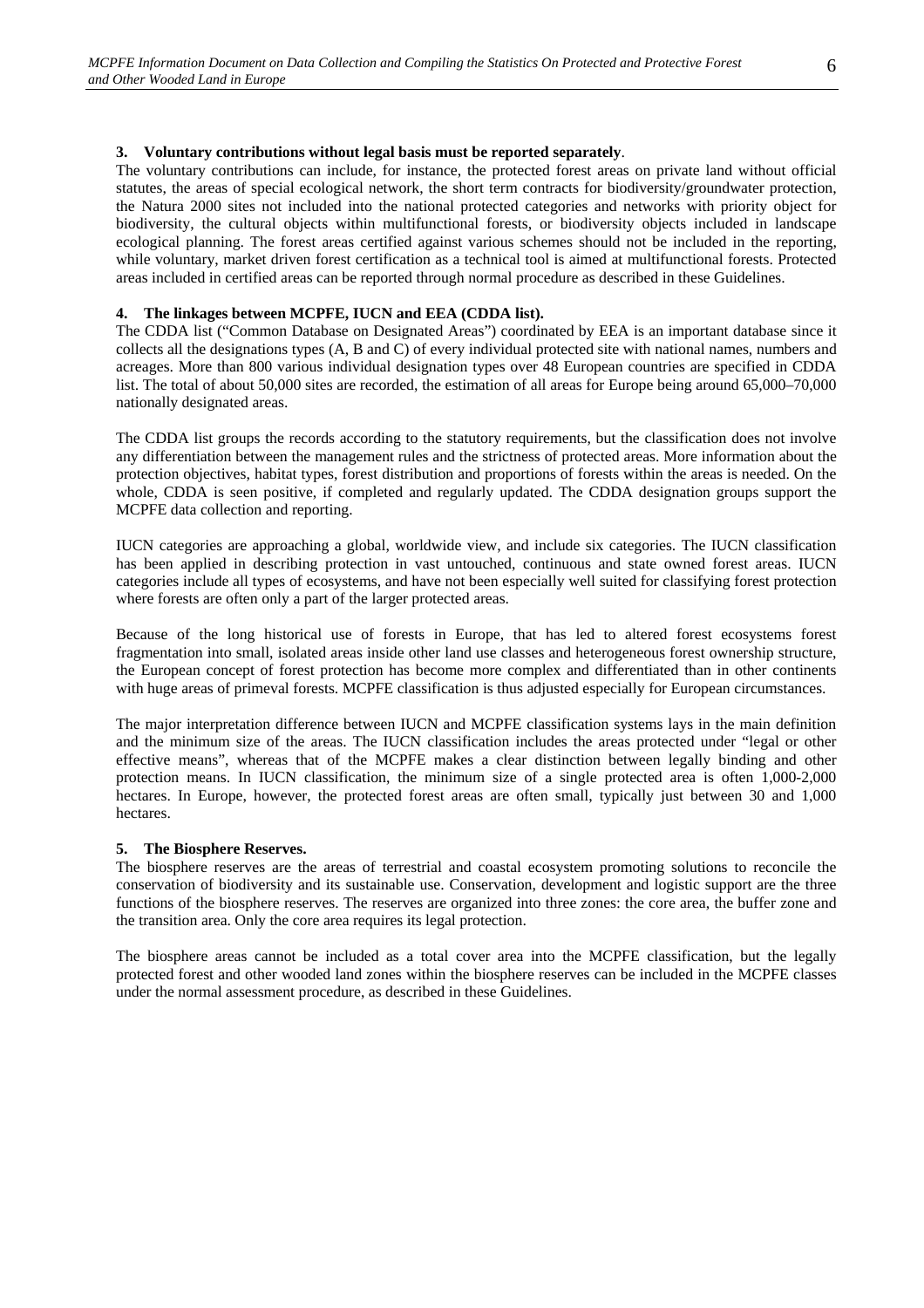#### **Explanatory Note to Natura 2000:**

Natura 2000 is very important European tool aimed at conservation of habitats and species. Natura 2000 Network is established to ensure preservation of biodiversity throughout the European Union. A network of sites is being formed in the Member States according to the EU Habitats and Birds Directives (Habitat Directive 92/43/EEC and Birds Directive 79/409/EEC) with the aim of preserving the most important habitats, natural habitat types and species. Besides forests, the Natura 2000 network also includes other ecosystems, such as waters, marine areas, fields and meadows, and the Alpine areas.

Natura 2000 is not any classification system, and it does not exclusively focus on the protected forest areas, while it also includes the areas with multi-purpose use of forests and other ecosystems. Therefore Natura 2000 as such is not included in the MCPFE reporting on protected/protective forests and other wooded land. The legally binding and long term protected areas included in Natura 2000 networks will appear according to the normal assessment rules through these interpretation guidelines into the MCPFE classes. Selected and designated Natura 2000 sites can be accounted for the MCPFE class 1.1, 1.2, 1.3 or 2, according to the strictness of management. In some circumstances a Natura 2000 site can also be situated in a multipurpose forest.

In certain EU countries, Natura 2000 network is based mainly on the existing network of protected areas, supported with additional areas designated especially for the Natura 2000 purposes. This designation can also be made besides nature conservation law on Federal or State level according to other laws such as water conservation law, law on land use restrictions, and law on recreation or environmental protection with obligation to guarantee the maintenance of the habitats. Any activity which could threaten the conservation status of the area in terms of the preservation of natural habitat types or the habitat of certain species is prohibited. In some countries, the Natura 2000 network only includes strictly protected areas, while in some other ones, also multi-purpose landscapes are included, and the continuation of practices like commercial forestry, farming, fishing or hunting is allowed, and sometimes even considered essential for the preservation of the site.

The Natura 2000 sites (designated under both the EU Habitat Directive and Birds Directive) are to be accounted for the MCPFE classes where individual sites are also protected under the national (Federal or State) legislation. The protection status must fulfil the General Principles of MCPFE classification as described in Annex 2 to the Vienna Resolution 4. Since the management activities on individual Natura 2000 sites range from unrestrained development without any intervention through intensive restoration measures, the categorisation pursuant specific classes must be decided for each individual site under normal assessment procedure following these Guidelines.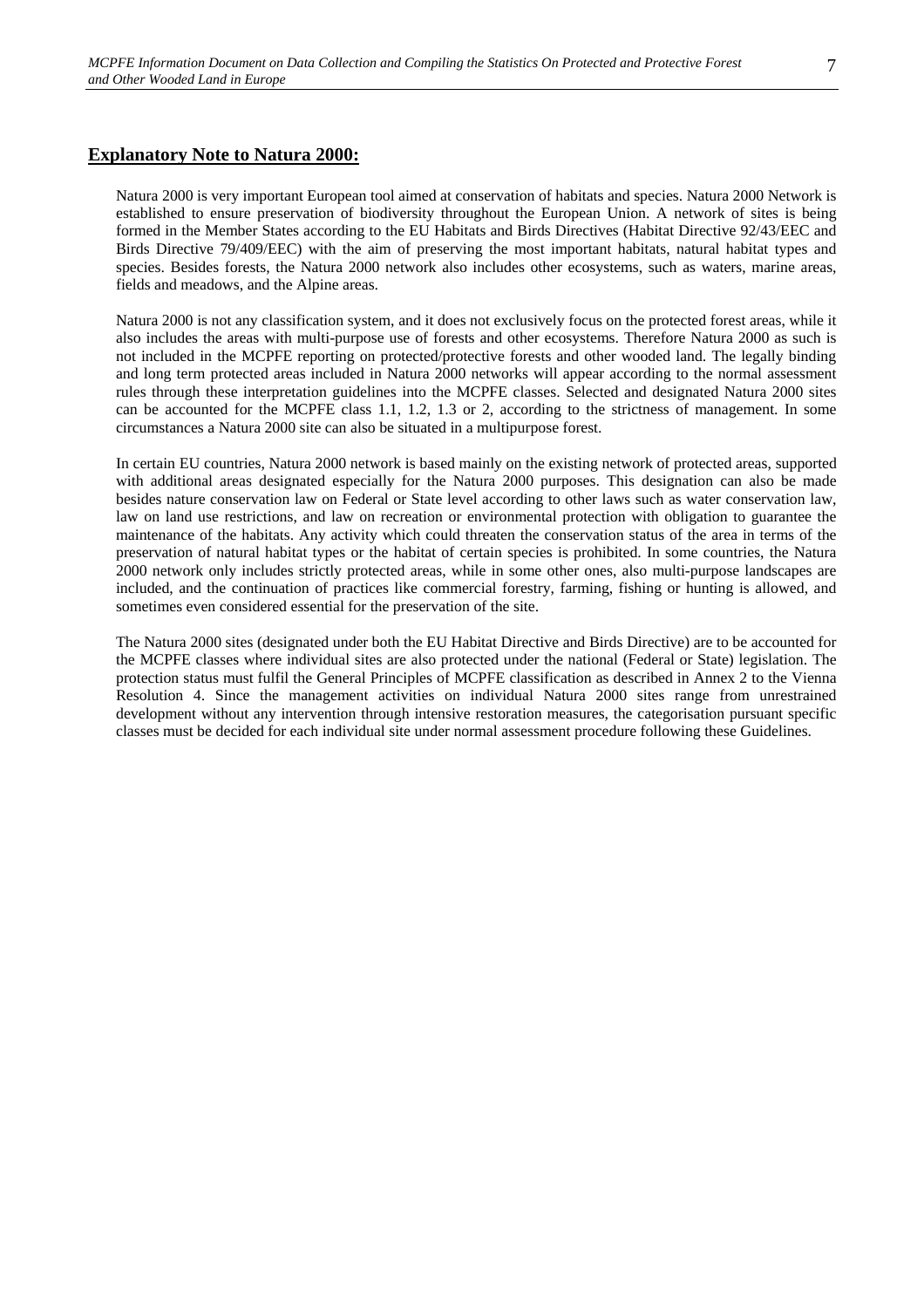# **DEFINITION OF MCPFE CATEGORIES AND CLASSES**

The following table presents the MCPFE Classes with their linkages to the IUCN and EEA categories:

# **THE STRUCTURE OF THE MCPFE ASSESSMENT GUIDELINES**

| <b>MCPFE CLASSES</b>                                  | $EEA*$                        | $IUCN**$ |          |
|-------------------------------------------------------|-------------------------------|----------|----------|
| 1: Management Objective                               | 1.1: "No Active Intervention" | A        |          |
| "Biodiversity Conservation"                           | 1.2: "Minimum Intervention"   | A        | II, (IV) |
|                                                       | 1.3: "Conservation Through    | A        | IV, (V)  |
|                                                       | <b>Active Management"</b>     |          |          |
| 2: Management Objective "Protection of Landscapes and | B                             | III, (V, |          |
| <b>Specific Natural Elements"</b>                     |                               |          |          |
| 3: Management Objective "Protective Functions"        |                               | n.a.     |          |

\* References as identified in the Standard Data Form of the Natura 2000 and Emerald networks, and used in the same way in the framework of the Common Database on Designated Areas (CDDA), managed by the EEA on behalf of two other organisations (Council of Europe and UNEP-WCMC). The groups (A, B) are related to the designation types, but not to any individual sites.

\*\*Indicative reference:

- The equivalence of IUCN Categories may vary depending upon specific management objective (of the forested part) of each individual protected area. A technical consultation process with IUCN and its World Commission on Protected Areas (WCPA) is under way to ensure full comparability between the MCPFE and the IUCN systems.
- − IUCN Categories III, V and VI have biodiversity conservation as their primary management objective. However, they fit more easily under 2 than 1 MCPFE Class.

To avoid double counting, the area of forest and other wooded land assigned to the classes 1 and 2 should not be summed up with the data collected under class 3.

Source: *ANNEX 2 to the Vienna Resolution 4. Vienna declaration and Vienna Resolutions, as adopted at the Fourth Ministerial Conference on the Protection of Forests in Europe, 28–30 April 2003, Vienna, Austria. Liaison Units, Vienna and Warsaw. http://www.mcpfe.org* 

## **MCPFE Class 1: Main management objective "Biodiversity Conservation"**

**Definition:** Conservation of biological diversity in forests includes the conservation of rare genetic resources, protection of species, ecosystems and habitats, and also the maintenance of natural ecological processes.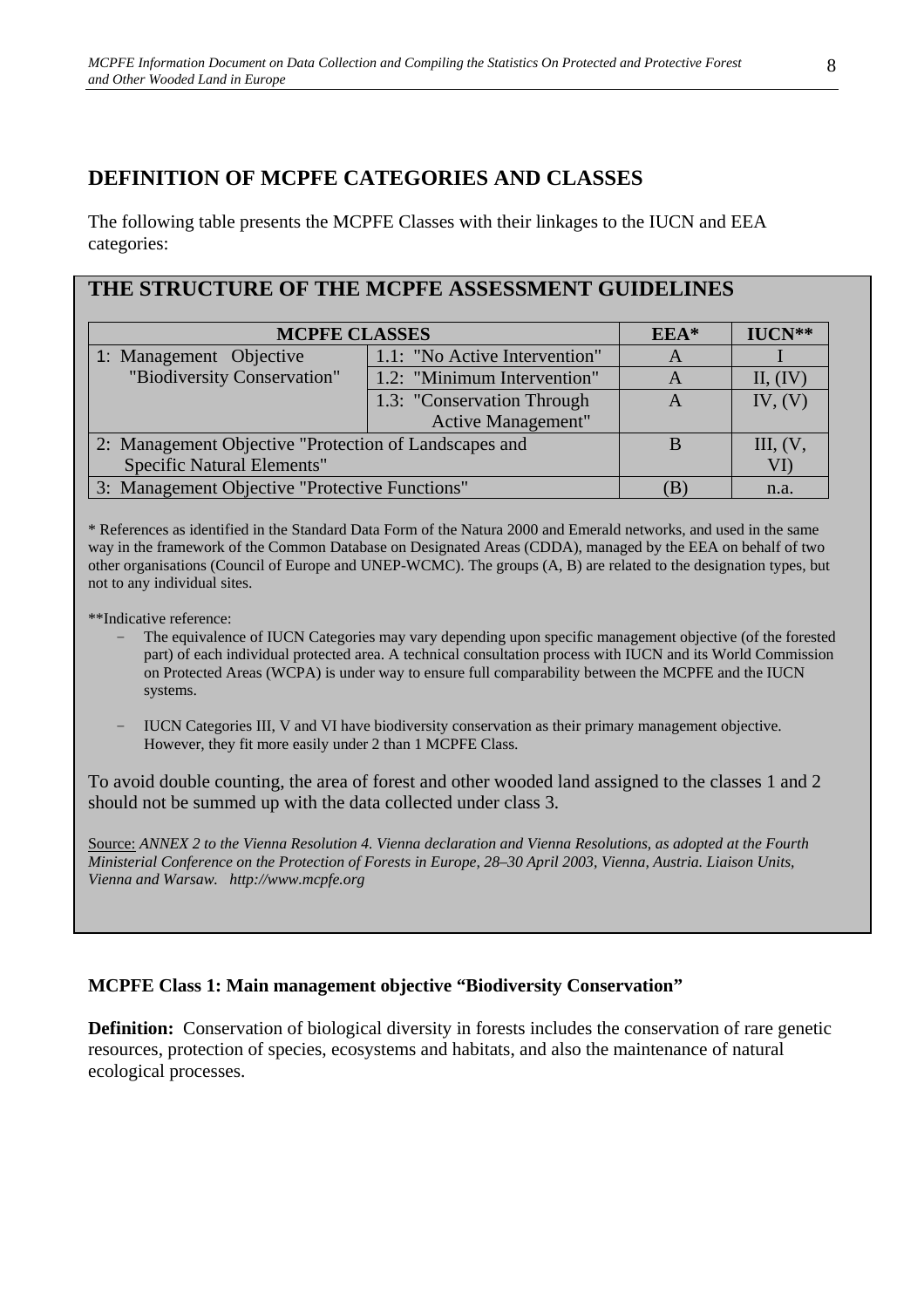## **Class 1: Main management objective "Biodiversity Conservation"**

#### **MCPFE Class 1.1: No Active Intervention Guidelines :**

- The main management objective is biodiversity
- No active, direct human intervention is taking place
- Activities other than limited public access and non-destructive research not detrimental to the management objective are prevented in the protected area

#### **Explanatory Notes:**

-

No active, direct human intervention: Focuses on the conservation of natural dynamics. In order to allow natural processes occur in full extent, no interventions such as management measures or tree felling are allowed. Exceptional interventions are possible in order to prevent serious calamities (fire, pest/insect outbreaks) to spread outside from the protected forest areas, in case when other means, e.g. in buffer zone, are ineffective. These exceptional interventions must be decided by the authorities on a case by case basis.

Limited public access: These areas are normally protected for scientific and untouched conservation purposes. The access for visiting the sites requires a permission to be given by administration of the protected forest areas, and can only be organised so that it does not contravene their protection goal. No organized public pathways, traditional existing pathways may be kept without any maintenance or safety measures.

Non-destructive research: Any research action on those areas requires always permission to be given by the protected forest areas authorities or other respective bodies. Scientific sampling is allowed in small extent: the number of sampled fauna individuals falls within the range of natural population fluctuations, taking soil samples or making few bore-holes on stems. Not allowed are as examples: felling or killing the trees, permanent removal of logs or deadwood component, digging of profile-pits or use of pesticides by sampling. Radio-tracking without removal of animals is not detrimental to the goal of the protection category.

#### Examples:

- In the Nordic Countries, normally Strict Nature Reserves, old growth forest protection areas, and strictly protected natural forest zones of wilderness areas.

- In the Central European Countries, specifically dedicated core areas of the National Parks, scientific reserves such as Réserve intégrale, riserva naturale integrale, integral bosreservaat - In the Mediterranean Countries, Riserva naturale integrale.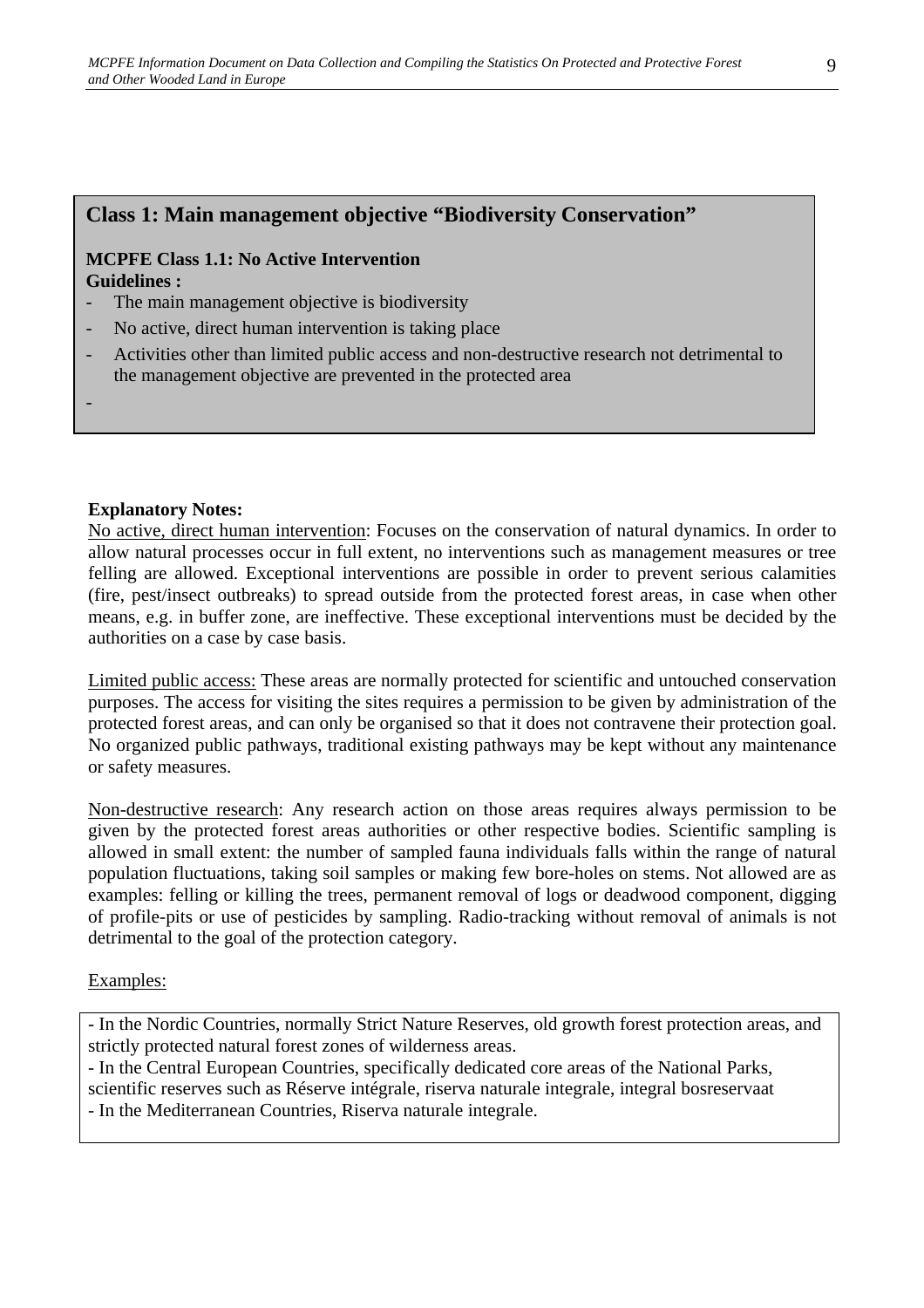## **Class 1: Main management objective "Biodiversity Conservation"**

#### **MCPFE Class 1.2: Minimum Intervention Guidelines**

- The main management objective is biodiversity
- Human intervention is limited to a minimum
- Activities other than listed below are prevented in the protected area :
	- ungulate/game control
	- control of diseases/insect outbreaks\*
	- public access
	- fire intervention
	- non-destructive research not detrimental to the management objective
	- subsistence resource use \*\*

\* in case of expected large disease/insect outbreaks control measures using biological methods are allowed, provided no other adequate control possibilities in the buffer zone are feasible.

\*\* subsistence use to cover the needs of indigenous people and local communities, in so far as it will not adversely affect the objectives of management

#### **Explanatory Notes:**

Often the forest areas of National Parks or their protected zones are included in this category.

Human intervention is limited to a minimum: it focuses also on natural dynamics, but interventions are allowed to some extent. Due to their small size, many protected forest areas are influenced by their surrounding areas and require occasional or continuous intervention in order to prevent development of imbalances in natural ecosystem structures. The allowed interventions should not disrupt natural dynamics and must be small in scale. Similar small scale temporary restoration interventions, such as ensuring the maintenance of single key habitats against withering, are allowed in this category (removal of individual trees, adding deadwood component). Interventions are only allowed to the extent that they are required to mitigate non-natural imbalances or negative external influences. They are therefore limited to the minimum.

Allowed interventions in this category are elimination of exotic species *(e.g. Prunus serotina, Quercus rubra, Robinia spp., Ailanthus spp., Pseudotsuga menziesii* and *Acer negundo*) and also the control of fauna species (e.g. muskrat, grey squirrel, Sika deer and raccoon, and Canadian beaver).

Large scale restoration and conversion operations cannot be included in the definition of limited intervention (see also the Explanatory Notes for class MCPFE 1.3).

Fire interventions: An active fire control programme is allowed. Fire control can be organized to prevent calamities spreading outside from the reserves, and also to protect vegetation and trees inside the protected area. Preventive measures such as removal of deadwood inside the reserves are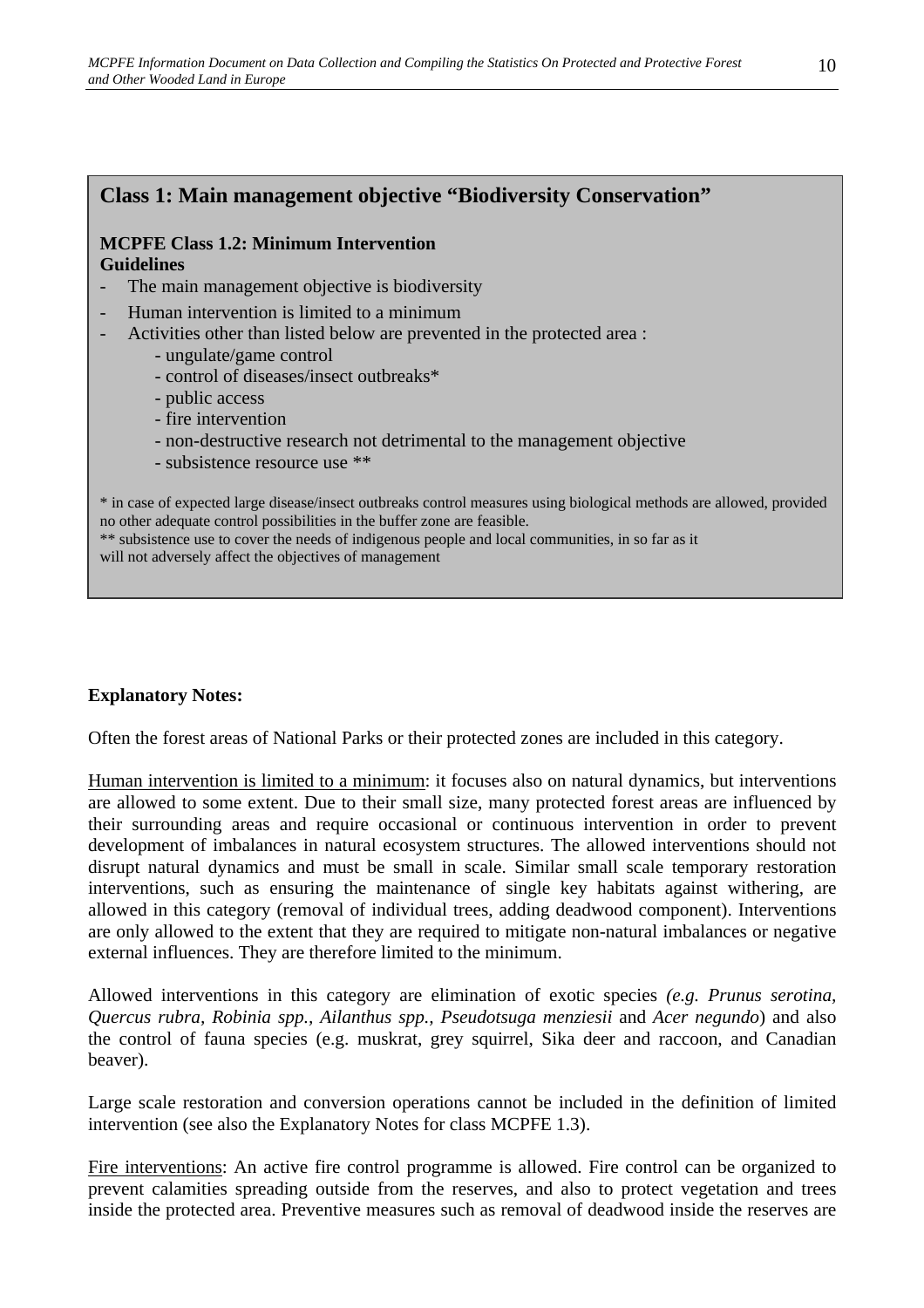excluded. Fire prevention tracks should be established preferably in the buffer zones or in the equivalent areas, exceptionally on extremely rare and fire-sensitive sites (the Mediterranean area: in forest such as isolated natural broadleaved remnants or Juniperus thurifera forest) the tracks can be located inside the reserves.

Public access: Under the rule of minimum intervention, the access of the public is allowed in so far as it does not adversely affect this Objective. Guided tours, ecotourism and educational tours on public tracks are encouraged. These tracks can be maintained by necessary felling of dangerous trees. Mass or sport events, or motorised recreation are not allowed.

Ungulate/game control: In protected areas where no natural control of game populations exists (due to disappearance of large predators, or presence of alternative anthropogenic food sources in winter feeding of game) the game populations within the protected areas may rise to a level that could be detrimental to the site. In this case, game control is allowed in order to keep the population in balance with the ecosystem. Such game control is exclusively focused on the biodiversity goals of the site. Winter feeding in the protected forest area of MCPFE class 1.2 is not allowed.

Subsistence resource use: This intervention is focused on the resources use to satisfy the needs of both the indigenous people and the local communities. Regional differences such as population density and the size of the protected areas within Europe mean that the interpretation varies depending upon the activity types.

#### **The following examples illustrate the activities which can be included in this definition:**

Due to the large areas and the inherent low population pressure in the northern protected areas of the Nordic Countries, the reindeer husbandry, subsistence hunting, firewood collection, and noncommercial/commercial collection of berries and mushrooms by indigenous people (Sámi-people) are allowed in this category. These activities are not considered detrimental and do not have any significant adverse effect on the primary object.

Similar activities would have strong negative impact on the protected areas in densely populated territories. Firewood collection by the local communities from protected areas may disturb natural succession of the stands, and this type of activity is therefore considered ineligible for inclusion into this category. Sparse local, old and small villages or populations living inside protected areas may be the exception where use of the resources (e.g. wild fruits, roots, leaves or other parts of plants used for medicines) is very limited. The supply of firewood for shelter huts used by local people or staff is allowed in this category. Sheep, goat and cattle grazing in the Alpine and Mediterranean regions often seriously affect the natural dynamics and species composition, and therefore are detrimental to protected areas.

## Examples:

- In the Nordic Countries: the majority of the National Parks
- In the Central European countries: the core areas of the National Parks, core areas of Biosphere Reserves, Naturwaldreservat, Bannwald
- In the Mediterranean Countries: the Riserva naturale integrale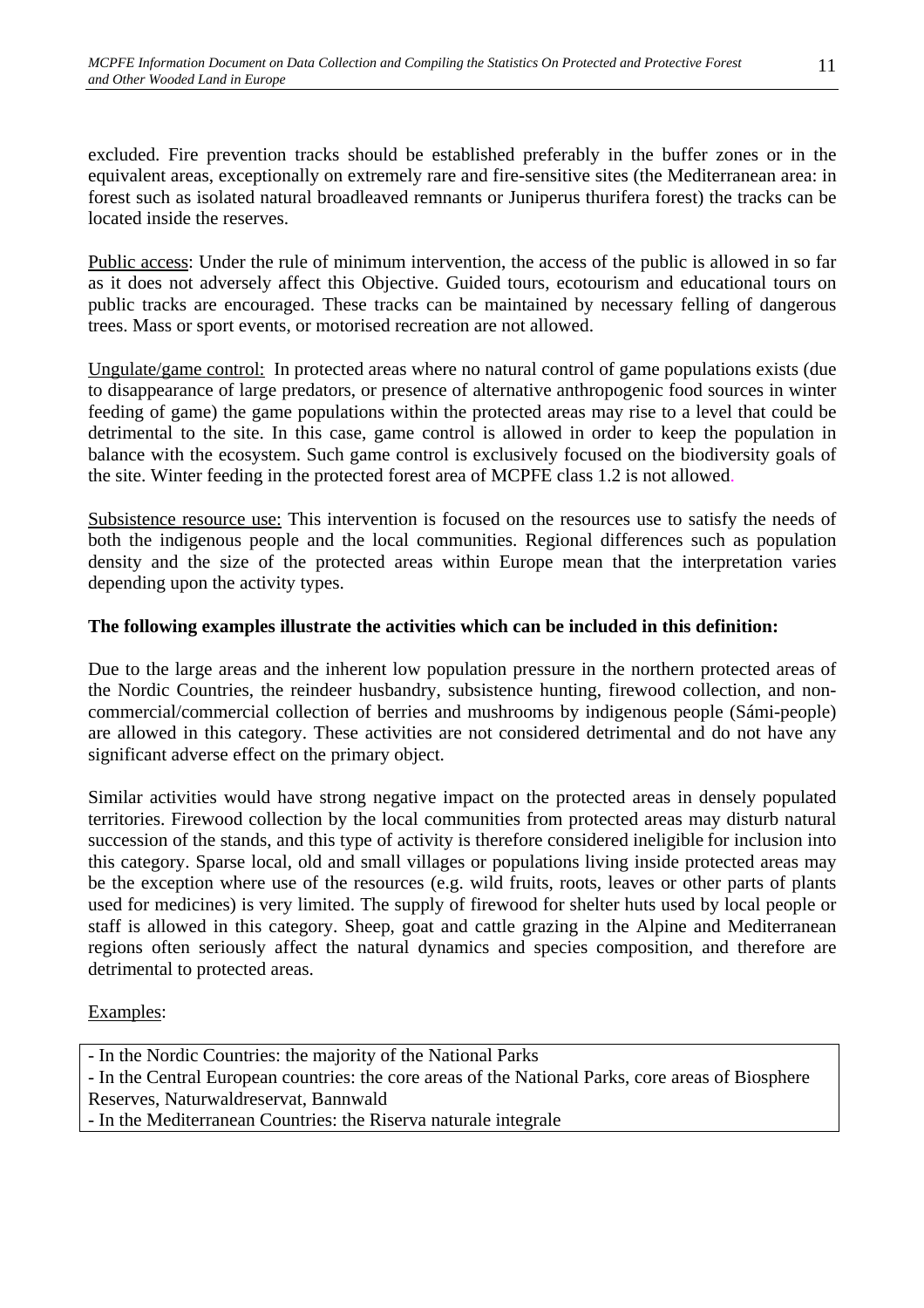## **Class 1: Main management objective "Biodiversity Conservation"**

#### **MCPFE Class 1.3: Conservation Through Active Management Guidelines:**

- The main management objective is biodiversity
- A management with active interventions directed to achieve specific conservation goal of the protected area is taking place
- Any resource extraction, harvesting, silvicultural measures detrimental to the management objective, as well as other activities negatively affecting the conservation goal, are prevented in the protected area

#### **Explanatory Notes:**

These guidelines leave a wide spectrum for interpretation ranging from conservation management through multifunctional forest practices, with special focus on biodiversity. Therefore, the key elements are the three aspects of the general principles. In case where various goals for management on one particular site are pursued (such as recreation, landscape, protection or biodiversity) the judgement should be made according to the priority and the original objective. All other goals are to be subordinated to the primary goal. The priority conservation objective "biodiversity" should be clearly stated through the conservation status of the site under legal basis and long term commitment. Active management is consequently focused only on the priority goal. Management activities may produce marketable goods which cannot however be the primary reason for management.

Natura 2000 sites do not automatically fulfil the requirements of the class 1.3. Where the Natura 2000 sites comply with the General Principles stated in Annex 2 to MCPFE Resolution 4 and are situated within the protected areas, the eligibility for classes 1.1, 1.2, 1.3 or 2 of each individual site has to be examined separately.

Examples: The active forest management will be focused on the forest restoration activities, forest stands rebuilding and the management activities for specific biotopes and species. Forest restoration is understood as activities such as transformation of plantations into natural forest stands, restoration of natural groundwater regimes, or elimination of populations of invasive exotic species. These forest management activities can be large-sized and have a limited time-horizon, for instance 10–20 years. Where these transformation operations are performed the site can be transferred into the 1.2 MCPFE category.

Active management for specific biotope often consists of ancient management regimes that are vanishing and hence also the species relating to those biotopes are endangered. The Natura 2000 habitats (sites) situated in multipurpose forests can be reported separately under this 1.3 MCPFE class.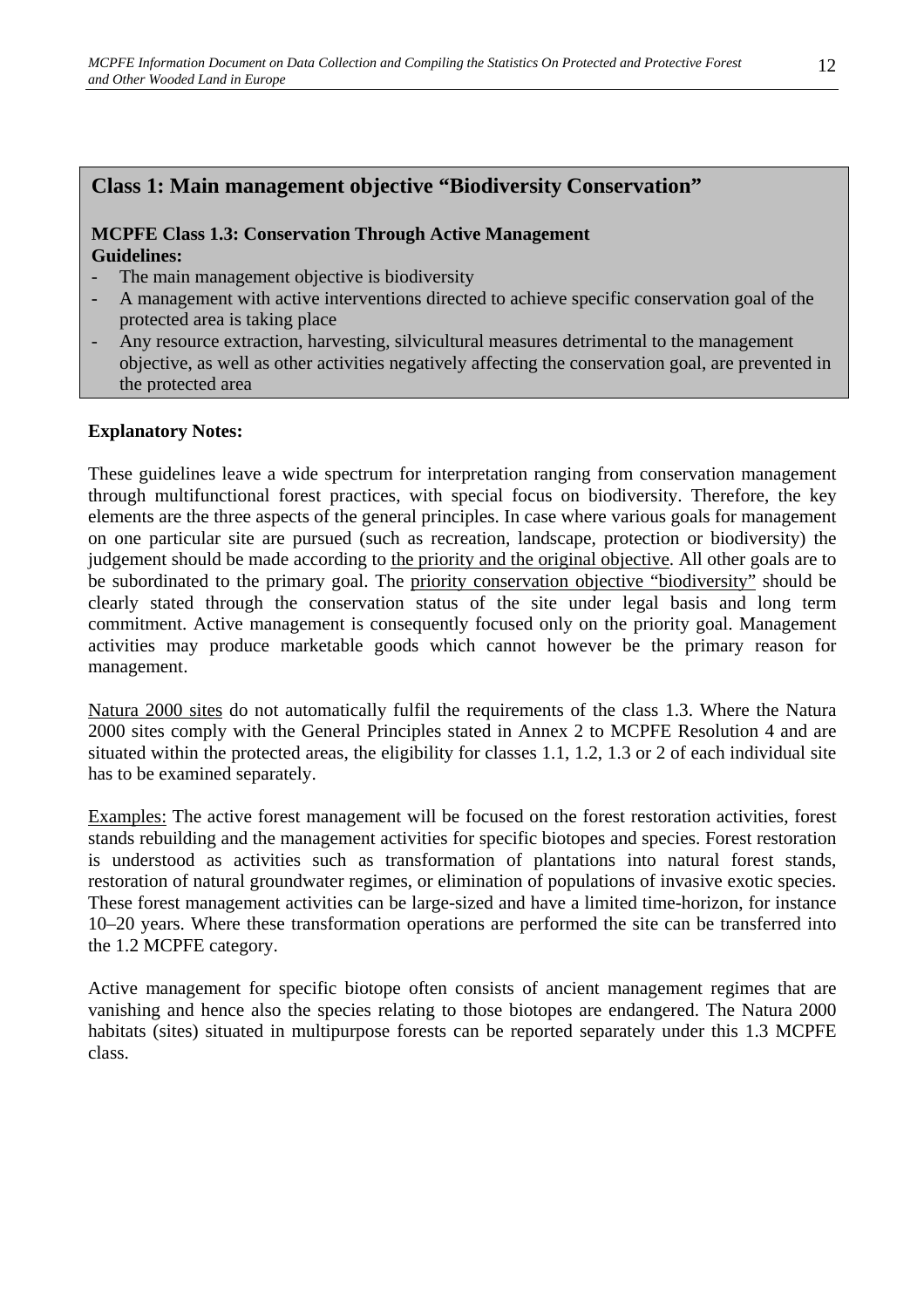## Examples:

- prescribed burning and 'slash and burn' agriculture as a specific measure for protection of threatened species in the Koli National Park, in Finland, and maintenance of protected herbrich forests, or protected valuable habitats;
- coppice with standards management for conservation of rare butterfly species and vegetation in nature reserves in Austria, Belgium, Germany, Italy and the United Kingdom;
- cutting and mowing of the forest tracks and glades for conservation of rare light-demanding species in nature reserves in the United Kingdom, Belgium, and the Netherlands;
- grazing in forest for creation or conservation purpose of open forest landscapes and the diversity relating to it in the Nature Reserves in Belgium, in the Nature Reserve of Borkener Paradis (Germany), the Netherlands, and in the National Park of New Forest (UK);
- mowing of mixed larch-spruce forests to create specific open Agro-Forestry Systems of "Lärch-Wiesen" in the Alpine regions for conservation purpose of light demanding species (Austria, Germany, Italy and Switzerland);
- elimination and combating of invasive species e.g. *Rhododendron spec.*, in Ireland.

## Examples of the protected areas which are not eligible for accounting into the 1.3 MCPFE category:

- management options typical for multipurpose forests such as close-to-nature, nature or biodiversity oriented silviculture, cannot be interpreted as inclusion into the MCPFE class 1.3;
- the landscape protection areas or Nature Parks as expressed also with this title in legislation or statutes should be classified in category MCPFE 2, although in these areas more attention has to be paid to the increase in biodiversity values in line with those of landscape and recreation. Also, the buffer zones and transition zones of Biosphere Reserves fall in MCPFE 2 category;
- coppice, and coppice with standard management in multifunctional forests without specific conservation status;
- transformation of man-made stands into natural ones as part of a management goal within the local or national forest strategies or within the framework of a local management plan;
- grazing in forest, as a commercial activity, even when in harmony with forest and conservation goals, but outside explicitly protected areas (pig and cattle grazing in Dehesa-landscapes outside protected areas in Spain and Portugal).

# **MCPFE Class 2 : Main Management Objective 'Protection of Landscape and Specific Natural Elements'**

## **Guidelines:**

- Interventions are clearly directed to achieve the management goals landscape diversity, cultural, aesthetic, spiritual and historical values, recreation, specific natural elements
- The use of forest resources is restricted
- A clear long-term commitment and an explicit designation as specific protection regime, defining a limited area is existing
- Activities negatively affecting characteristics of landscapes or/and specific natural elements mentioned are prevented in the protected area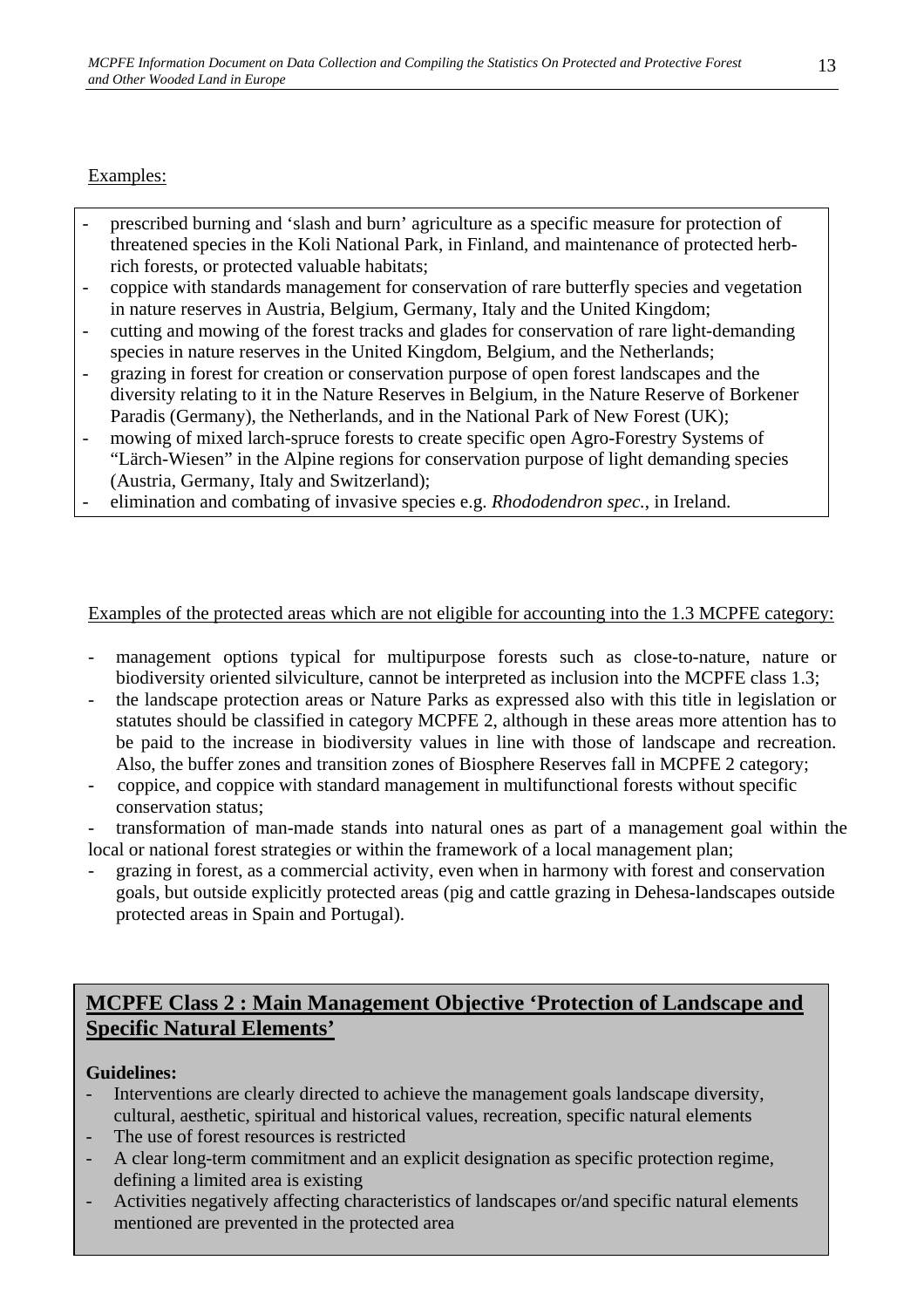#### **Explanatory Notes:**

Only the areas which conform to the three aspects of the general principles are to be included. It should be noted that this category includes only forests and other wooded land within the boundaries of specifically and legally designated protected landscapes. It means that the whole landscape area can only be included in the reporting when it consists of forested area. In a fragmented landscape, consisting of forests and other vegetation/habitat types, only the included forests areas are considered eligible for this category.

The area should be managed as the primary goal for landscape protection or conservation. All other functions are subordinate to the conservation of the aesthetic, socio-cultural or historical values of the landscape, of which the forest is an integral, essential component. Commercial forestry operations are possible in these sites, as long as they comply with the primary objective of landscape protection. The regulation by protection of landscapes may therefore include important restrictions on forest management (by tree species composition, harvesting methods or use of clear cuttings methods, road construction), or even forbid the continuation of specified commercial forestry activities.

#### Examples:

- In the Nordic Countries: managed zones of wilderness areas
- In the Central European Countries: protected landscape (Landschaftsschutzgebiet), protected part of a landscape (Geschützter Landschaftsteil)

# **MCPFE Class 3 : Main Management Objective 'Protective Functions'**

#### **Guidelines:**

- The management is clearly directed to protect soil and its properties or water quality and quantity or other forest ecosystem functions, or to protect infrastructure and managed natural resources against natural hazards
- Forests and other wooded lands are explicitly designated to fulfil protective functions in management plans or other legally authorised equivalents
- Any operation negatively affecting soil or water or the ability to protect other ecosystem functions, or the ability to protect infrastructure and managed natural resources against natural hazards is prevented

#### **Explanatory Notes:**

According to the General Principles of the MCPFE guidelines only forests which are specifically designated for "Protective functions" under legal basis with long term commitment should be included in this category. The expression on these specific guidelines for class MCPFE 3 as "… designated to fulfil protective functions in management plan…" may result in confusing interpretation. While the management plans are considered technical documents, they do not create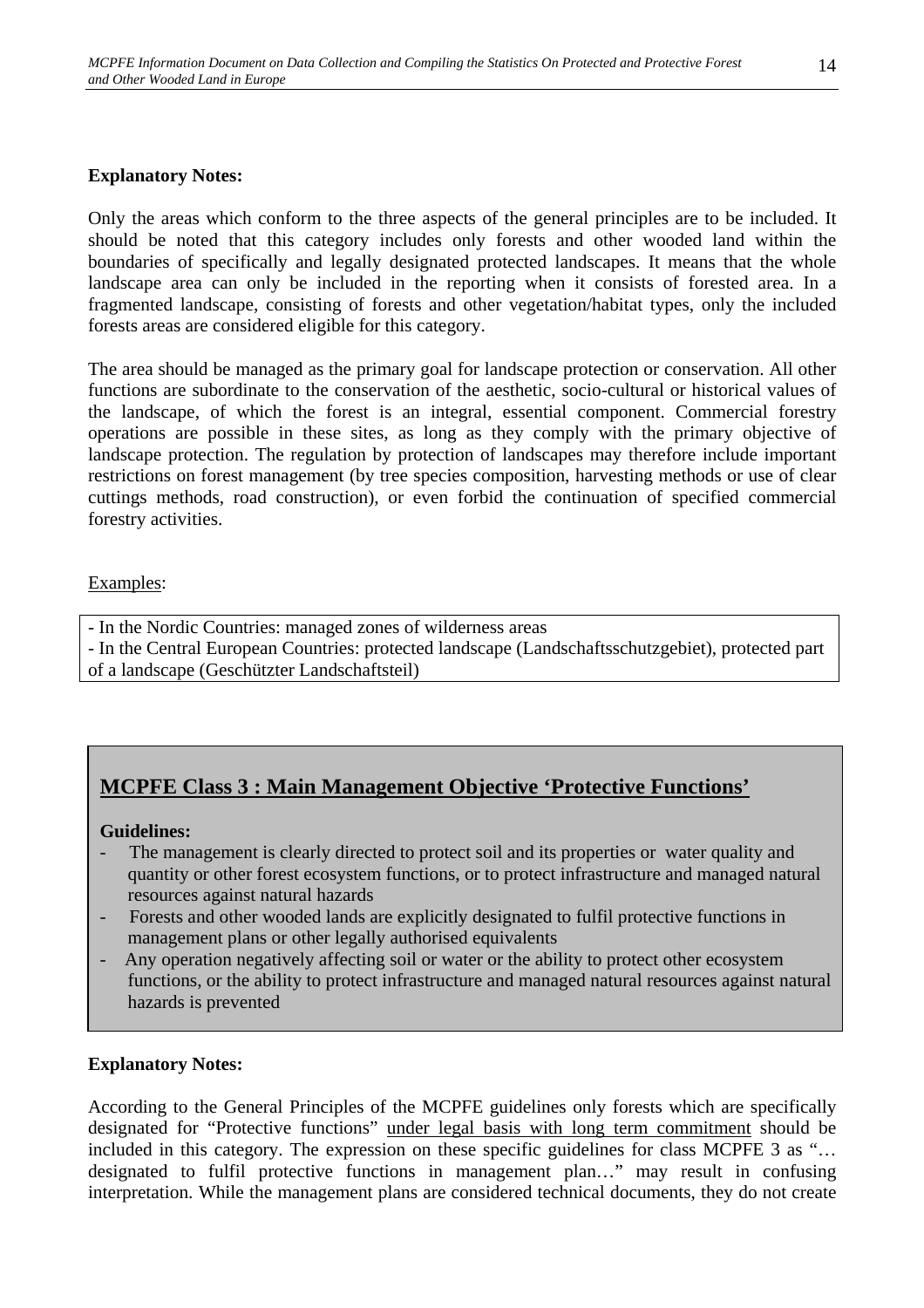any long term commitment. If the management plans are used as the basis for classification and delineation of a protected forest area, they must include a clear statement on the long term legal basis for the protection regime. See also clarification in the General Principles page 3 (under long term commitment).

This type of protective forests is prevalent for instance in Austria, Slovenia, and Switzerland, and require always an extra, separate explicit designation. The delineation can be made in a management plan, but it is additionally confirmed in the explicit designation.

## Examples:

- forests within the borders of official 'protective forests', explicitly designated by means of a Ministerial Act, law or decree. Specific restrictions on tree fellings or on the size for the clear cutting areas.

- forests within the borders of state endorsed watershed areas: specific restrictions on tree species composition or on the use of herbicides.

In the Nordic Countries: the protective forests to protect tree line in the north In the Central European Countries: Objektschutzwald, Bodenschutzwald, Bannwald

The areas which do not fulfil the requirements:

- the protective zones identified in the framework of a management plan, while these have not been endorsed legally on the national level and are not considered explicit enough,
- the forests which are under specific management regimes declared by forest administration, such as forests bordering streams as buffer zones where no plantation of conifers or clear cuttings are allowed these designations are not explicit, rather they are considered 'good forest practice' guidelines.